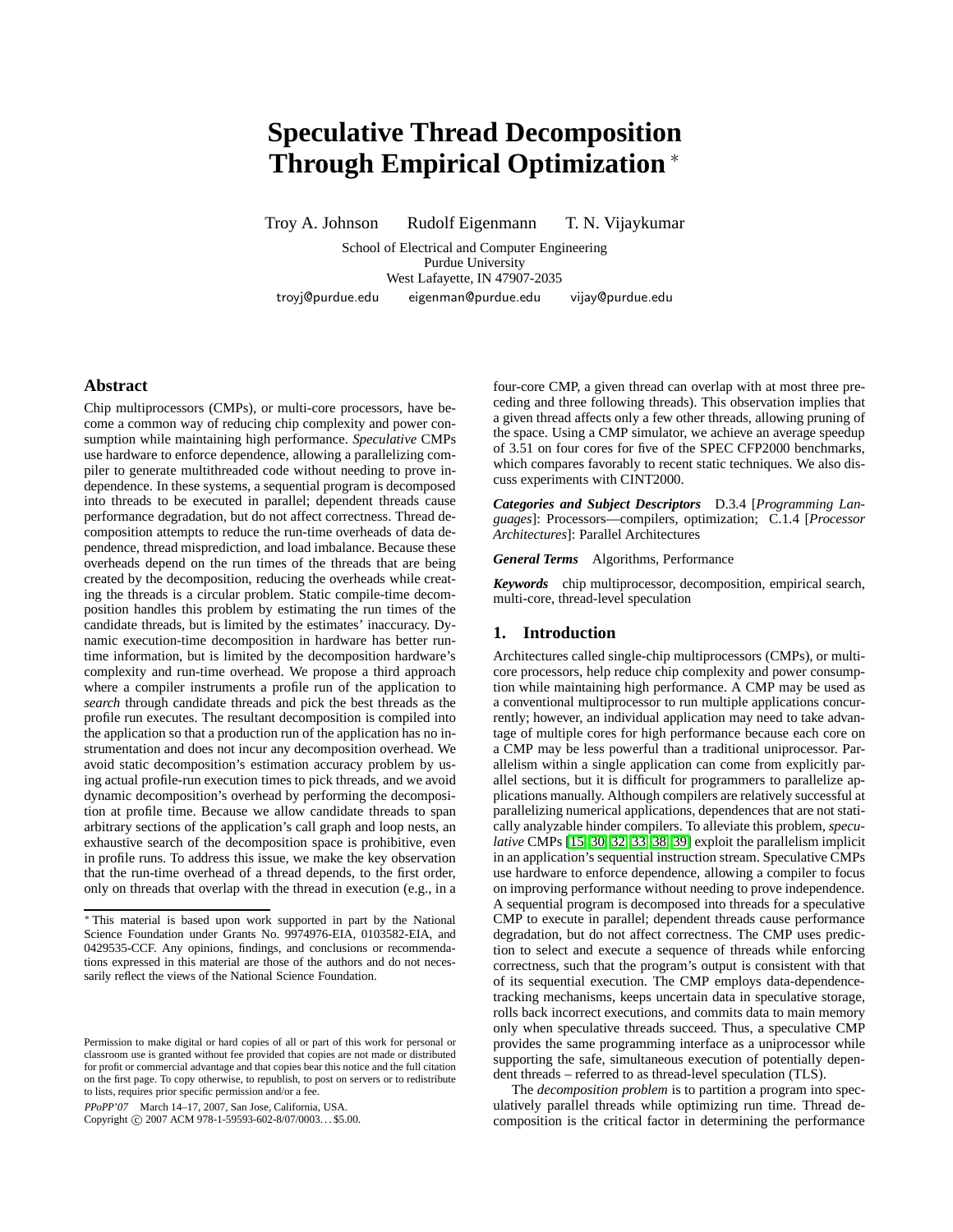of a program executed by TLS. The key factors contributing to runtime overhead in TLS are inter-thread data dependence, inter-thread control-flow misprediction, and inter-thread load imbalance. Data dependence and misprediction cause roll backs and load imbalance causes idling. The amount of run-time overhead caused by an instance of these factors depends on the thread size. The penalty due to a data-dependence violation or misprediction depends on how late in a thread's execution the violation or misprediction is detected – the longer the thread, the later the potential detection, and the larger the penalty. Similarly, the longer the threads, the larger the potential load imbalance, and the larger penalty. Because these overheads depend on the run times of the threads that are being created by the decomposition, reducing the overheads while creating the threads is a circular problem. Static compile-time decomposition handles this problem by estimating the run times of the candidate threads, but is limited by the inherent inaccuracy of the estimates and of predicting the run-time interaction (e.g., data dependence) among threads. Dynamic execution-time decomposition in hardware has better run-time information in that hardware can measure actual run times instead of relying on estimates. Nevertheless, dynamic decomposition is limited by the decomposition hardware's complexity and run-time overhead of performing decomposition during execution. It is limited also by lacking knowledge of the overall program structure, which is useful in finding good decompositions, and by the difficulty of performing in hardware the complex tradeoffs among the various overheads of TLS.

To address these limitations of the current decomposition schemes, we propose a different approach where a compiler instruments a profile run of the application to perform an *empirical search* through candidate threads and pick the best threads (i.e., least execution times) as the profile run executes. As the profile run proceeds, it uses the naturally occurring invocations of procedures and loops to try out various candidate threads (e.g., each invocation may try out a different candidate thread). The resultant decomposition is compiled into the application so that a production run of the decomposed application has no instrumentation and does not incur any decomposition overhead. Because we use actual profile-run execution times to pick the threads, we avoid static decomposition's estimation accuracy problem (barring any inaccuracies due to differences between profile inputs and production inputs). We avoid dynamic decomposition's run-time overhead by performing the decomposition at profile time, even though we evaluate tradeoffs among TLS's various overheads during the decomposition. Also, our search uses knowledge of the overall program structure.

Our approach has some similarities to loop versioning [\[3,](#page-9-6) [14\]](#page-9-7) and procedure cloning [\[6\]](#page-9-8). Whereas our approach chooses among various candidate threads, those optimizations choose among various versions of loops and procedures. While those optimizations are only locally applicable to loops and procedures, our approach is more general and tries numerous levels of parallelism spanning arbitrary sections of a program's call graph and loop nests. Those optimizations compile multiple static versions into the program and choose among them at run time, but the number of versions is limited by code expansion. By contrast, our scheme examines candidate threads only during a profile run and uses only the best threads in compilation for production runs, avoiding code expansion issues. One may think that code expansion problems remain in the profile run. Fortunately, speculative CMPs provide hardware support to dynamically coalesce all the static threads of a procedure call or loop into a single dynamic thread during execution without requiring an explicit static version of that single thread (see Section [3\)](#page-2-0). Consequently, the compiler needs to generate only one version of each procedure or loop. Our profile run compares that version to alternative executions, in which some calls or loops are treated as single threads, via the hardware support. This dynamic ability ob-

viates creation of multiple static versions, avoiding code expansion issues even in our profile run. Another paper [\[27\]](#page-9-9) creates two versions of loops – serial and parallel – in cases where the correctness of the parallel version cannot be proved at compile time. The parallel version is executed and then checked for correctness via a run-time dependence test; if the test fails, then the serial version is executed. Two key differences to our approach are: (i) [\[27\]](#page-9-9) assumes the parallel version is always faster than the serial version and, therefore, there is no comparison between them. By contrast, our scheme has many parallel versions (candidate threads) and has to choose among them, for which we use empirical search. (ii) Because our hardware can always guarantee correctness with any parallel version, we do not need to perform any dependence tests.

Finally, because we allow candidate threads to span arbitrary sections of the application's call graph and loop nests, an exhaustive search through the decomposition space is prohibitive, even in profile runs. In addition, because our search uses the naturally occurring invocations of procedures and loops to try out candidate threads, the number of invocations in a single run may not be enough to try out all candidate threads. To address this issue, we make the key observation that the run-time overhead of a thread depends, to the first order, only on those threads that overlap with that thread in execution (e.g., in a four-core CMP, a given thread can overlap with at most three preceding and three following threads). We call this property *speculation locality* and say that two threads are *independent by separation* if there are enough other threads between them to prevent them from executing at the same time. Speculation locality implies that, when our search replaces a candidate thread with a better thread, the TLS overheads of only those threads that overlap with the candidate thread will change. Consequently, the search does not need to revisit other threads that are independent by separation of the thread it just replaced, enabling pruning of the search space.

Our main contributions are:

- We are the first to propose that decomposition for thread-level speculation (TLS) be performed by a profile-time *empirical search* that is embedded into the program.<sup>[1](#page-1-0)</sup>
- We show how to embed search code within an application to find the most parallelism, with low profile run-time overhead and while avoiding measurement-induced error.
- We identify properties called *speculation locality* and *independence by separation* to prune the search.
- We give all TLS overheads equal priority, even those that static approaches ignore (e.g., memory latency).
- Our results show an average speedup of 3.51 on four cores for five SPEC CFP2000 benchmarks, compared to an average speedup of 2.97 obtained with a recent static technique [\[16\]](#page-9-10). Empirical optimization produces results better than static approaches with less analysis effort and without the drawbacks of dynamic decomposition.

In Section [2,](#page-1-1) we discuss related work, followed by an explanation of the speculative execution model in Section [3.](#page-2-0) We discuss our optimization system in Section [4](#page-3-0) and our results in Section [5.](#page-7-0) Section [6](#page-8-0) concludes.

## <span id="page-1-1"></span>**2. Related Work**

Static decomposition techniques face the problem of making good compile-time tradeoffs among run-time overheads. Finding optimum program partitions in general is NP-complete [\[29\]](#page-9-11), as is find-

<span id="page-1-0"></span><sup>&</sup>lt;sup>1</sup> A related idea, adaptive speculative task parallelism, was mentioned in [\[19\]](#page-9-12), but was considered beyond the scope of that paper.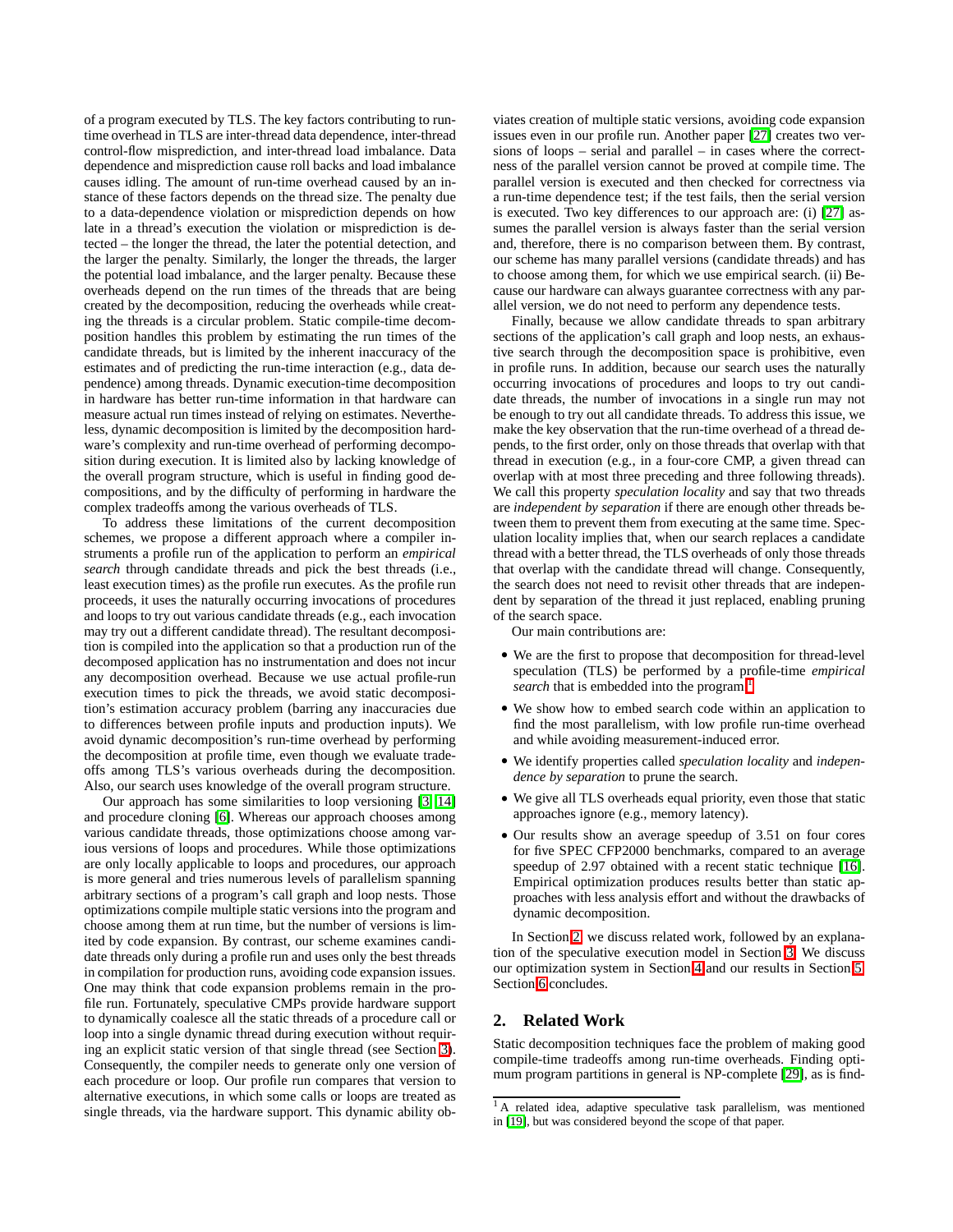ing thread-level parallelism [\[12\]](#page-9-13), and the relation of overheads to thread size means that traditional static scheduling algorithms [\[20\]](#page-9-14) are not appropriate. Consequently, a compiler uses heuristics [\[35\]](#page-9-15) or special graph-partitioning algorithms [\[16\]](#page-9-10) to reconcile the conflicting demands of these constraints. Loops and procedure calls commonly form threads, as in this paper and others [\[21\]](#page-9-16). Fundamentally, all static approaches suffer from the inherent inaccuracy of predicting the run-time duration and interaction of speculative threads. Simple profiling can help [\[16,](#page-9-10) [21\]](#page-9-16), but the compiler must ignore many run-time effects to simplify the analysis. Manual decomposition [\[26,](#page-9-17) [31\]](#page-9-18) is common due to the above difficulties.

Dynamic decomposition techniques implemented in hardware inspect the instruction stream looking for loops [\[22,](#page-9-19) [34\]](#page-9-20), procedure calls [\[1\]](#page-9-21), or cache-line access patterns [\[28\]](#page-9-22). Then the hardware creates threads from loop iterations, executes the code following a call in parallel with the call, or takes advantage of cache behavior. Another method [\[5\]](#page-9-23) looks ahead in the instruction stream while executing code and marks where the next thread should begin. The look-ahead searches for instruction patterns that are known from experience to be beneficial places to begin threads. Hardware techniques cannot benefit from high-level knowledge of the program's structure or make complex tradeoffs among overheads.

Adaptive compilation systems [\[7,](#page-9-24) [37\]](#page-9-25) compare various code versions by executing them. The different versions utilize different or reordered compiler optimizations and are generally included with the program at compile-time such that a run-time choice can be made among them. In [\[37\]](#page-9-25), the additional versions are compiled on another processor while the main processor executes the application, and are then dynamically loaded.

# <span id="page-2-0"></span>**3. Speculative CMP Execution Model**

We use the Multiscalar architecture [\[30\]](#page-9-1) as an example to explain a speculative CMP's execution model. Our empirical search relies on source code instrumentation and a hardware counter; the specific underlying architecture does not matter, provided that it has several options for creating threads through which the search can iterate. The primary difference among the architectures mentioned in Section [1](#page-0-0) lies in the cache protocol they use for managing speculative storage and detecting violations. Different cache protocols impact performance, but do not change the compiler's view of the execution model [\[4,](#page-9-26) [11,](#page-9-27) [13,](#page-9-28) [15,](#page-9-0) [32\]](#page-9-2).

*Thread Execution* A thread dispatcher (in hardware) fetches threads from the sequential instruction stream and dispatches them to processor cores. It uses prediction to decide which thread to dispatch next. A thread's execution may be incorrect either because the prediction was wrong, resulting in a control-dependence violation, or because an inter-thread data dependence was violated. The CMP detects both types of violations and reacts by rolling back and restarting threads as necessary [\[10,](#page-9-29) [13\]](#page-9-28). The oldest thread in execution (w.r.t. sequential program order) is always nonspeculative, guaranteeing progress, while all younger threads are speculative. A speculative thread keeps its uncertain data in speculative storage until it becomes the nonspeculative thread and commits changes to memory. A formal execution model can be found in Section 2 of [\[18\]](#page-9-30). The speedup achieved by TLS is reduced by various overheads, which we describe next.

*General Per-Thread Overhead* Although thread dispatch is efficient, it remains a significant overhead for small threads (i.e., less than twenty cycles). Decomposing a program into large threads reduces the significance of this overhead; however, very large threads (i.e., thousands of cycles) can overflow the speculative storage because they will include more writes to distinct memory locations. An overflow completely stalls speculative execution, until the nonspeculative thread completes and allows the next thread to become

nonspeculative, freeing speculative storage. Techniques exist to reduce the speculative storage required by a program [\[11,](#page-9-27) [18\]](#page-9-30).

*Data-Dependence and Control Violation Overhead* True dependences that cross thread boundaries may lead to data-dependence violations and cause rollbacks, as in Figure [1.](#page-2-1) A data-dependence violation is detected at the write reference to a memory location that was read previously by a younger thread (w.r.t. sequential program order). The reader and all younger threads are rolled back, as in Figure [1.](#page-2-1) The run time of the rolled-back threads is overhead.

Only true memory dependences (read-after-write) cause violations. Anti (write-after-read) and output (write-after-write) dependences are properly handled by buffering in the speculative storage. CMP architectures can learn to synchronize dynamically any frequently-encountered memory dependences that impede parallel execution [\[23\]](#page-9-31); it is difficult to predict this synchronization during decomposition. Furthermore, register dependences are specified by the compiler, allowing the hardware to communicate register values from one thread to another as appropriate [\[2\]](#page-9-32). Register-value communication among processor cores can be a significant overhead for programs with many small threads.

Thread mispredictions cause control-dependence violations. They are detected when an older thread completes and its actual successor differs from the predicted successor. The overhead is the run time of the rolled-back, younger threads, as in Figure [1.](#page-2-1) This situation is essentially identical to detecting a data-dependence violation at the very end of a thread.



<span id="page-2-1"></span>**Figure 1.** *Rollback due to a data or control dependence violation:* Thread numbers indicate sequential order. Thread 1 detects a violation in thread 2. Thread 2 and the younger thread 3 are rolled back, followed by the dispatch of new threads on P2 and P3. Threads 2b and 3b may or may not be the same as threads 2 and 3.

*Load Imbalance Overhead* Threads of unequal size can cause load imbalance, as in Figure [2.](#page-3-1) The imbalance stems from an architecture property: threads are dispatched to processor cores in a cyclic order and a core does not receive a new thread until it has committed its current thread. Because threads commit in program order, younger threads have to wait for older threads to commit. A large thread preceding (in program order) a small thread causes the small thread to wait until the large thread commits, idling execution cycles. Although maintaining a cyclic dispatch order simplifies the architecture by allowing the sequence of threads to be determined easily for rollback operations, it results in load imbalance. With more complicated hardware, it is possible to avoid this overhead by dispatching out-of-order or executing multiple threads per processor core.

While the above overheads are important for decomposition, there is one other detail that is also relevant, namely thread coalescing. The hardware supports dynamically coalescing the threads within a procedure call or loop into a single thread. Everything beneath the call or loop on the dynamic call graph (i.e., all code executed until the call's return or loop's exit) is *"collapsed"* into the thread invoking the procedure or loop. The hardware ignores thread boundaries (i.e., instructions that begin new threads) while such a call or loop executes, but still executes the other instructions. The alternative is to continue execution by beginning new threads within the called procedure or loop. It is possible for a call to the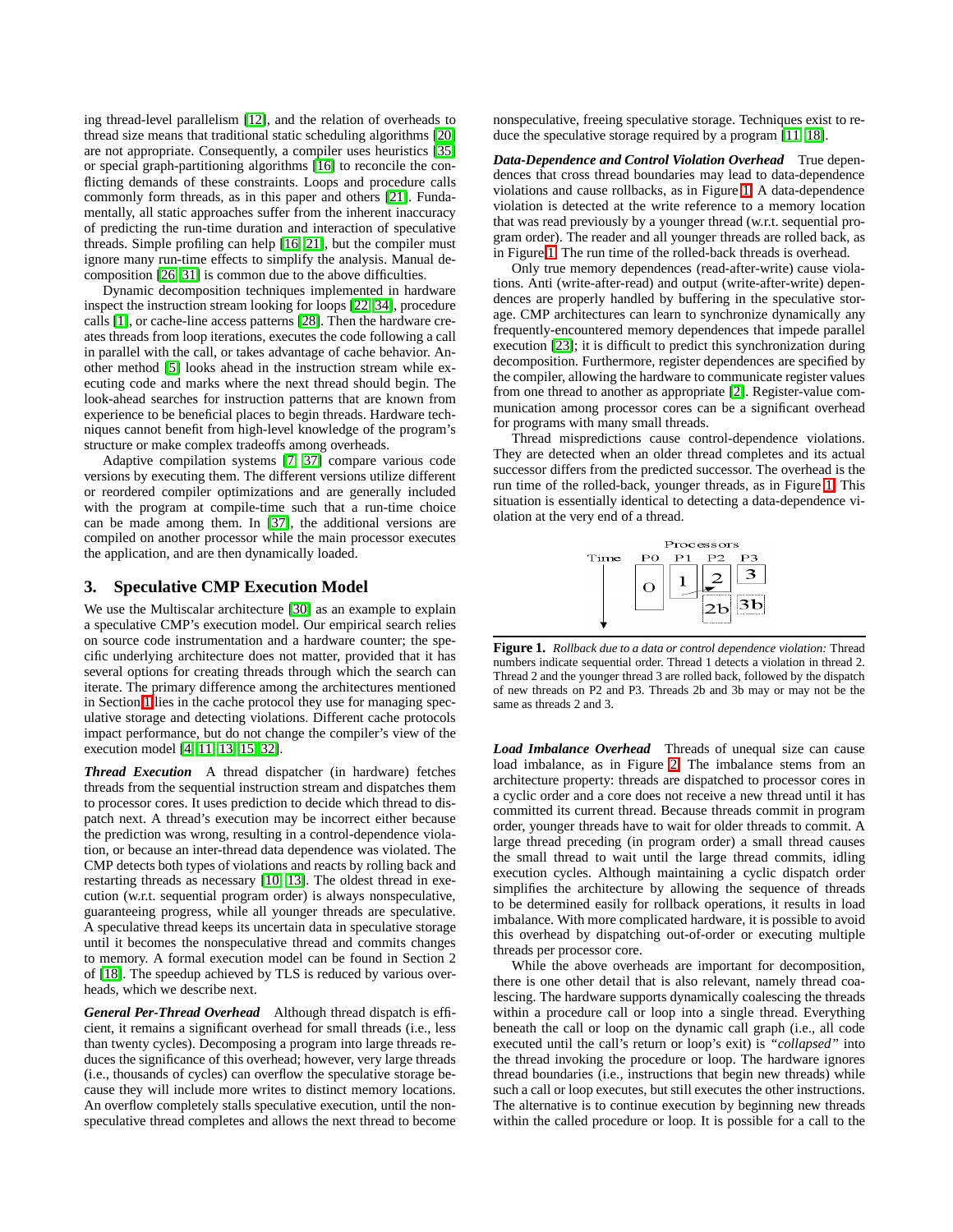

<span id="page-3-1"></span>**Figure 2.** *Load imbalance:* Strict cyclic dispatch order in the architecture leads to load imbalance. This overhead can be avoided by supporting complex out-of-order thread dispatch or executing multiple threads per core.

same procedure to be collapsed into the calling thread for one call site, but not for another. Programs containing many calls will have small threads unless some calls are collapsed, thus this mechanism is important for exploiting coarse parallelism.

# <span id="page-3-0"></span>**4. Profile-Time Empirical Optimization**

Thread decomposition is key to reducing the above overheads. Recall from Section [1](#page-0-0) that our approach is to instrument a profile run of the application such that it performs an *empirical search* through candidate threads and picks the best threads as it executes. The resultant decomposition is compiled into the application so that subsequent runs have no instrumentation or decomposition overhead. We examine the factors one considers when finding candidate threads and the decisions made by existing static and dynamic approaches. We examine three categories of candidate threads: loop iterations (Section [4.1.1\)](#page-3-2), procedure calls (Section [4.1.2\)](#page-3-3), and everywhere else (Section [4.1.3\)](#page-3-4). Next, we describe the decomposition space – the variety of possible decompositions. Finally, we present the design of our optimization system and explain our implementation.

## <span id="page-3-2"></span>**4.1 Candidate Threads**

## **4.1.1 Loop Iterations**

Loop iterations are the most obvious part of a program from which to create threads and many approaches to TLS focus on loops [\[8,](#page-9-33) [21,](#page-9-16) [24,](#page-9-34) [26,](#page-9-17) [31\]](#page-9-18). Loop iterations provide a run-time sequence of predictable and naturally load-balanced threads, leaving dependence as the primary overhead to potentially interfere with speculation. Nevertheless, the decision of whether to speculate is not straightforward. Due to thread dispatch overhead, it may be better to coalesce all loop iterations into a single thread (i.e., serialize the loop) if the loop is small with few iterations. Speculating on a nested loop may interrupt the coarser parallelism of an outer loop. Many loops are not perfectly nested, which makes it hard to determine at which granularity to speculate. The heuristic approach in [\[35\]](#page-9-15) speculates on all loops because its dominant heuristic is thread prediction. The min-cut approach in [\[16\]](#page-9-10) serializes some inner loops based on a performance estimate, but does not always make correct decisions because the compile-time estimation ignores several run-time effects (e.g, memory latency). Dynamic hardware approaches often begin threads whenever a backward branch is taken, regardless of nesting level.

# <span id="page-3-3"></span>**4.1.2 Procedure Calls**

Besides loop iterations, the other way to create large threads is to coalesce all threads in the dynamic call graph beneath a procedure call into a single thread, as described in Section [3.](#page-2-0) In this way, many static threads are dynamically collapsed into the calling thread by ignoring thread boundaries until the call returns. The two primary benefits are executing multiple calls in parallel and preventing short calls from introducing load imbalance into a sequence of larger threads. The danger is that there is parallelism within the called procedure. By collapsing the call, that parallelism is discarded with the expectation that coarser parallelism will make up for the loss; however, this is not always the case. A collapsed call may introduce a large thread into a sequence of smaller threads, causing load imbalance. Larger threads mean more work is rolled back upon a violation and make speculative buffer overflow more likely. Executing multiple calls in parallel is risky because dependences through global data are often difficult to detect. Therefore, there must be a high degree of confidence that collapsing a call will improve performance. The heuristic approach in [\[35\]](#page-9-15) collapses only very small calls and library calls. The min-cut approach in [\[16\]](#page-9-10) collapses some larger calls based on a performance estimate, but because the estimation views collapsing a call primarily as a way of reducing load imbalance, the vast majority of the collapsed calls are small and located in loops. Dynamic hardware approaches may execute a call in parallel with the code following the call. If the call is larger than a threshold, then the hardware breaks it into additional threads.

# <span id="page-3-4"></span>**4.1.3 Elsewhere**

There exist some places besides loops and procedure calls where it may be beneficial to begin threads. Such places are normally at points of control-flow convergence (post-dominators), or at the ends of dependence chains within lengthy calculations, and are found by the heuristics in [\[35\]](#page-9-15) and the min-cut algorithm in [\[16\]](#page-9-10). Beginning threads there exploits fine-grain speculative parallelism.

## **4.2 Decomposition Space**

As a default, the compiler assumes that it is good to speculate on all loops and calls within a program. Therefore, our search through candidate threads becomes, for each loop  $l$  of a program, to decide whether or not serializing  $l$  improves performance (similar to [\[36\]](#page-9-35)) and, additionally, for each call site  $c$  of a program, to decide whether or not collapsing  $c$  improves performance. The search does not begin threads elsewhere. Our goal is to exploit loop-level and call-level speculation as aggressively as possible to achieve coarsegrain parallelism. Whereas smaller threads sometimes made sense in our previous work that focused on fine-grain speculation [\[16,](#page-9-10) [35\]](#page-9-15), here they would cause significant load imbalance.

For each loop and procedure call of a program, our architecture provides three threading options, shown in Figure [3,](#page-4-0) that we label 0, 1, and 2. Option 0 (fine-grain parallel) executes as a set of threads, Option 1 (serial) executes as a single thread that is coalesced with the preceding and following threads, and Option 2 (coarse-grain parallel) executes as a single thread that is coalesced with the preceding thread only, beginning a new thread once the call returns or the loop exits. If the set of call sites is  $C$  and the set of loops is L, then there are  $3^{|C|+|L|}$  possible program decompositions. Evaluating every solution is not feasible due to exponential complexity, so finding a good solution requires an intelligent search of the space. Note that other speculative architectures may provide different threading options, or more, or fewer; the technique presented in this paper can be adapted to them by varying the specific search algorithm, while leaving the empirical search mechanism intact.

In the following discussion, we use an extended call graph that also includes loops. The vertex set  $V$  is the procedures and loops of a program, while the edge set  $E$  is the calls, where we treat beginning a loop as a call. If one procedure calls another multiple times, then there are multiple edges to the callee, such that the entire graph has  $|E| = |C| + |L|$  edges. A program decomposition can be represented on the graph by writing a base-3 numeric string of length one next to each edge, where each digit indicates one of the three threading options described above in Figure [3.](#page-4-0) We refer to the concatenation of strings of all edges leaving a particular vertex  $v$  as the decomposition for vertex  $v$  (i.e., for the call or loop represented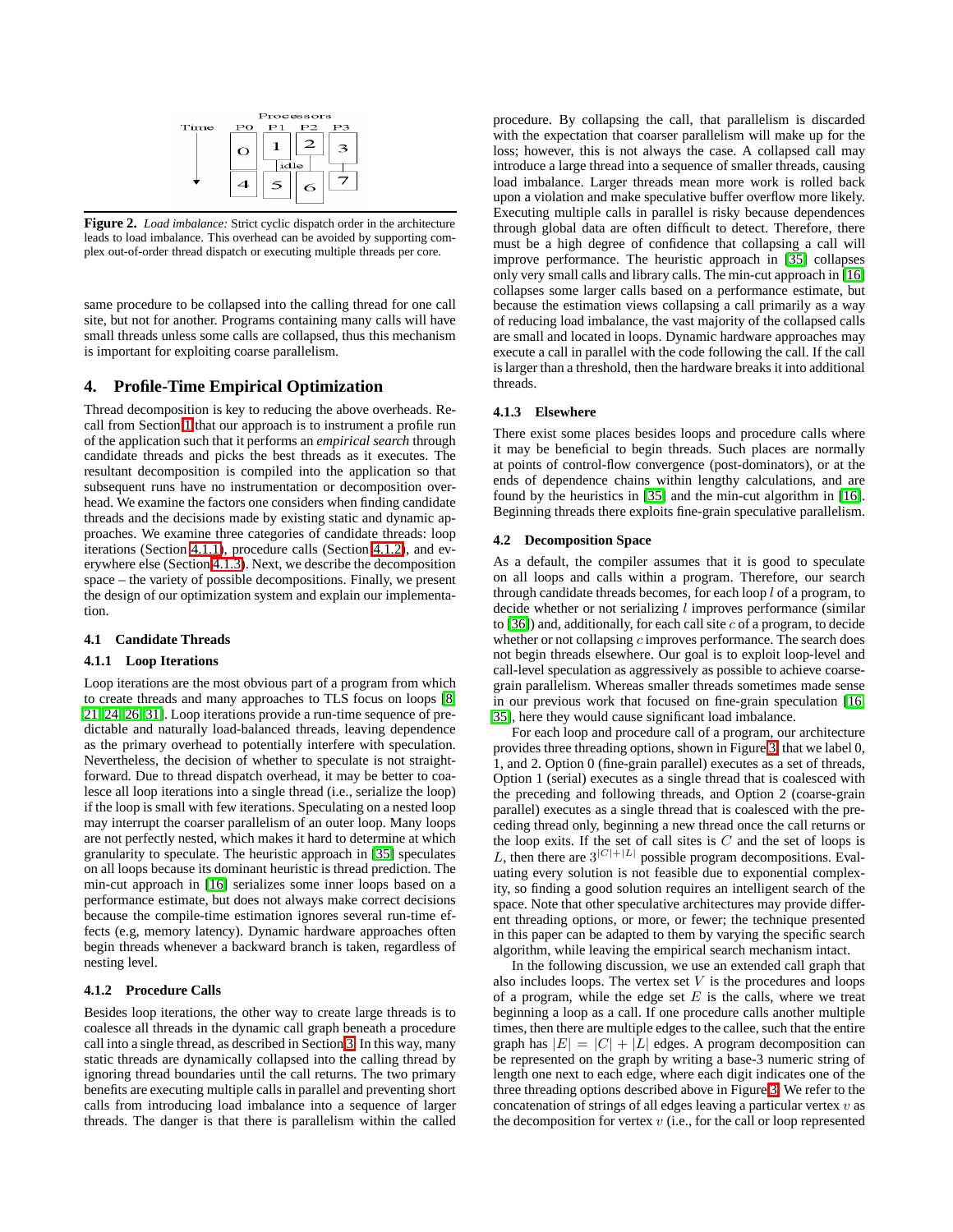

<span id="page-4-0"></span>**Figure 3.** *Options for threading a call:* There are many threads using Option 0, one thread using Option 1, and two threads using Option 2.

by v). A complete decomposition for all  $v \in V$  has  $|E|$  base-3 digits, capable of representing the  $3^{|E|}$  possible solutions. We make two crucial observations that are the basis of our strategy for pruning this exponential space.

OBSERVATION 1. *In a speculative CMP capable of executing* N *threads simultaneously, the violations described in Section [3](#page-2-0) can occur only between two threads that have fewer than* N −1 *threads separating them in program order. If* N − 1 *or more threads separate them, then the threads cannot execute simultaneously, and therefore cannot cause a violation. We say that two threads are* independent by separation *if there are enough other threads between them to prevent their simultaneous execution.*

OBSERVATION 2. *It follows that the speculation overheads of threads within a call or loop are most influenced by the*  $N - 1$ *threads immediately preceding the call or first iteration, as well as the threads within the call or loop. Additionally, the threads within a call or loop most influence the* N − 1 *threads immediately following the return or last iteration. We call this property* speculation locality*, shown in Figure [4.](#page-4-1)*



<span id="page-4-1"></span>**Figure 4.** *Principle of Speculation Locality:* The influence of threads before and after a call or loop decreases beyond the  $N$  threads in the execution window. Here, the loop or call contains M threads and the window is  $N = 4$ . Typically  $M > N$ .

<span id="page-4-2"></span>STRATEGY 1. *For each vertex* v *of the extended call graph, if a decomposition is first found for all of* v*'s children before* v*'s decomposition is determined, then it is not necessary to revisit the decomposition of* v*'s children after determining* v*'s decomposition.*

Strategy [1](#page-4-2) is supported by induction on the graph. *Base Case:* A trivial decomposition can be found for leaves of the graph because they make no procedure calls and do not contain loops; i.e., their solution string is a null string. *Inductive Case:* For a given vertex  $v$  of the graph, we have, by hypothesis, a decomposition for each child. Therefore, any edge  $e$  marked with Option 0 that leaves  $v$ leads to a sequence of threads, s, that was deemed the best known decomposition for that child; i.e., Option 1 or 2 may be better, but s is the best under Option 0. Because of speculation locality, how we mark other edges besides e that leave v has *little to no effect* on s. If e is instead marked with Option 1 or 2, then s has *no effect* on the decomposition of  $v$  because it is collapsed and its thread boundaries are ignored at run time, as in Figure [5.](#page-4-3) Therefore, if we search for a decomposition for  $v$  without revisiting the decomposition of any of its children, it will not have a significant negative impact on our final solution. We continue in this manner until we find the decomposition for the root of the graph (i.e., the program's main procedure), and then concatenate the decomposition of each vertex to form an overall solution string.



<span id="page-4-3"></span>**Figure 5.** *Collapse and Serialization:* Each extended call graph corresponds to the code on the left:  $v_0$  represents procedure v0,  $v_1$  represents the while loop, and  $v_2$  represents procedure v2. The  $v_0 \rightarrow v_1$  edge represents entering the while loop and the  $v_1 \rightarrow v_2$  edge represents calling v2 from the while loop. There are two edges but only five distinct base-3 solution strings ("00", "01", "02", "1x", "2x"), shown as figures (a) and (b), instead of nine  $(3<sup>2</sup>)$ . In (a), the lower digit's value matters. In (b), the lower digit's value does not matter and is marked with an "x" because  $v_1$  is collapsed into  $v_0$ .

Due to the NP-complete nature of the problem and the use of a locality property, there is no proof of optimality for Strategy [1,](#page-4-2) but it suggests that a bottom-up<sup>[2](#page-4-4)</sup> approach yields a good solution. A consequence of Strategy [1](#page-4-2) is that instead of having to explore  $3^{|E|}$  possible solutions, the search space is pruned to an average of  $|V|3^{\beta_{avg}}$  solutions, where  $\beta_{avg}$  is the average branching factor of the graph (i.e., assuming on average that each vertex has  $\beta_{avg}$ children). Furthermore, the bottom-up approach allows solutions to be found for different procedures and loops concurrently. We now discuss the design of our optimization system, including the specific search methods it employs to further prune the decomposition space.

### **4.3 Design of the Optimization System**

The original application that we seek to optimize along with our instrumentation code constitute the optimization system. It compares candidate threads by measuring the performance of vertices. Recall from Section [1](#page-0-0) that we use the natural invocation order of vertices and the system has no control over this ordering. We explained our search strategy above and we describe the details of the search in two parts, the overall search and the per-vertex search. The overall search, discussed in Section [4.3.1,](#page-5-0) is coordinated separately from the searches for decompositions of particular vertices and is responsible for following the bottom-up approach of Strategy [1.](#page-4-2) Per-vertex searches (i.e., within a particular loop or procedure) are discussed in Section [4.3.2](#page-5-1) and may proceed concurrently using one of several search methods.

<span id="page-4-4"></span><sup>2</sup> Recursive calls are discussed below.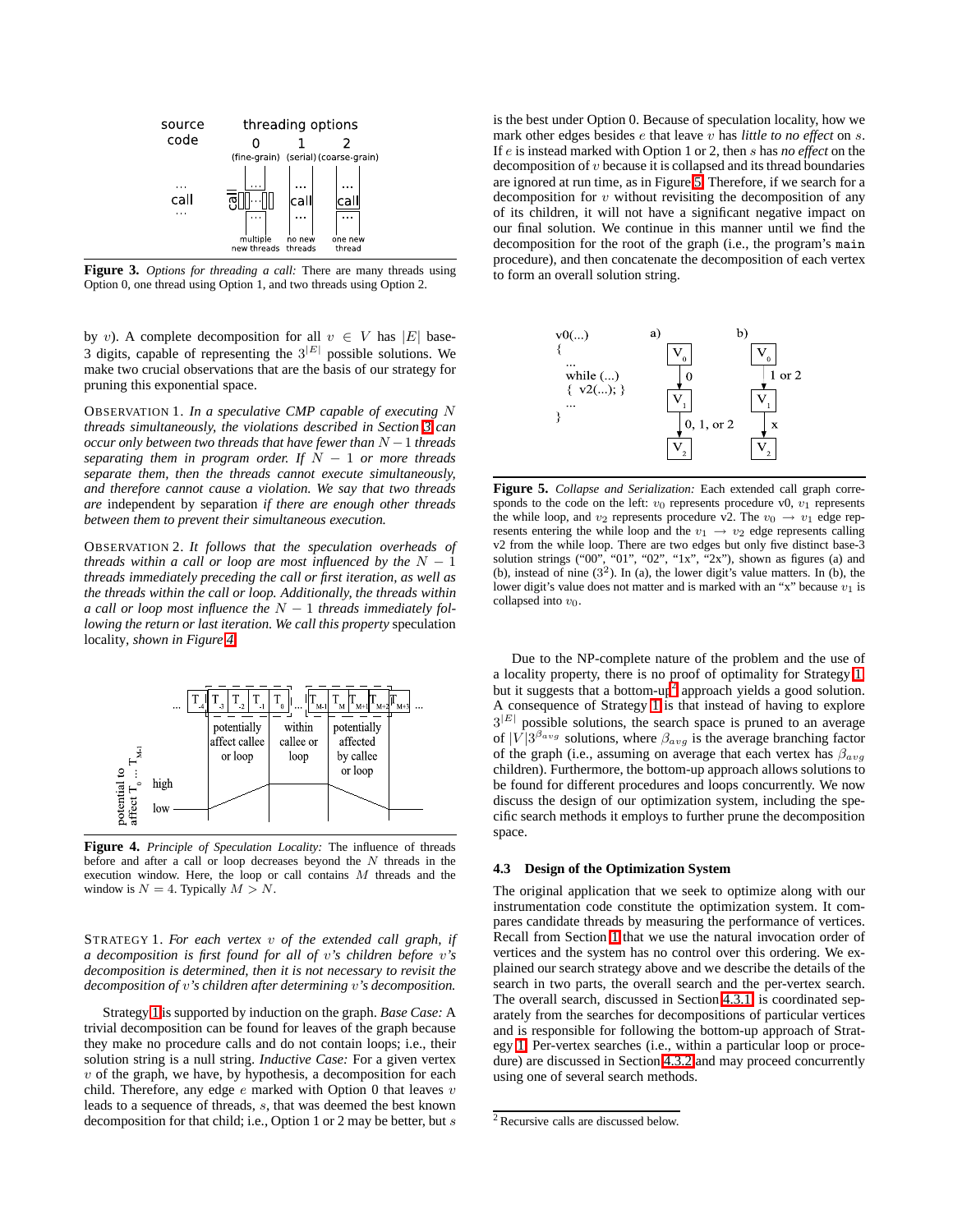# <span id="page-5-0"></span>**4.3.1 Coordinating Overall Search**

The system coordinates the bottom-up search by maintaining the state machine in Figure [6](#page-5-2) for each vertex. There are three possible states for a vertex v:

- Not Ready  $(N \mathcal{R})$  It is not yet time to determine the decomposition at  $v$ . At least one of  $v$ 's non-recursive children is not Done.  $\mathcal{NR}$  is the initial state of all non-leaf vertices.
- Ready  $(\mathcal{R})$  A decomposition is currently being sought for  $v$ . All of v's non-recursive children are Done.
- Done  $(D)$  A decomposition has been found for v, or v is a leaf.

We do not want the system to wait on vertices that the program never actually executes, such as error routines. Fortunately, for the benchmarks we examine, nearly all such procedures are leaf calls, and we optimize by putting leaves directly in the Done state so their callers do not need to wait. Note that if a recursive call is collapsed, it is always collapsed at the top level; collapsing further down the recursion tree requires cloning the entire procedure, which we wish to avoid.



<span id="page-5-2"></span>**Figure 6.** *State transitions: this figure shows the rules used to determine when to change vertex state. We optimize by placing leaf nodes directly into the* Done *state.*

## <span id="page-5-1"></span>**4.3.2 Search Per Extended-Call-Graph Vertex**

Recall that the decomposition for a particular vertex  $v$  is the set of base-3 solution strings of all edges leaving  $v$ . The major concern is how many potential solutions need to be examined before settling on a final solution. Fewer is better because if the search needs to examine  $X$  solutions and the program invokes  $v$  only  $Y$  times, where  $X > Y$ , then it needs multiple runs of the program to find the best solution. We wish to avoid this situation whenever possible because the state of the search would need to be saved after each run and loaded before the next run. Another reason for minimizing the number of examined solutions is to provide some leeway such that it can skip the first measurement (when caches will suffer cold misses) and then obtain multiple samples for an average. Note that it is usually unnecessary to find decompositions for the topmost vertices; for example, consider that the main procedure is called only once, but it is so high on the graph that any non-zero values in its solution string would serialize large chunks of the application and yield near-sequential performance.

We primarily discuss the following search per-vertex methods: exhaustive, linearly-independent, control-flow, greedy, and hierarchical. We implement and evaluate only the greedy, hierarchical, and (for very small cases) exhaustive methods because they are most promising. We describe the others for completeness.

*Exhaustive Search* Exhaustive search requires checking  $3^{\beta_v}$  solutions, where  $\beta_v$  is the branching factor of v. This approach is useful when  $\beta_v \leq 3$ , but larger values will slow our search significantly. Vertices lower on the graph must complete before moving on to higher vertices, so whereas a  $\Theta(3^n)$  algorithm might normally be acceptable for some small values larger than three, in this case it is not acceptable because it impedes the overall search.

*Linearly-Independent Search* At the other extreme, a linearlyindependent search assumes that none of the digits in the solution have anything to do with each other, and checks only  $\beta_v$  solutions. For example, if the string  $s_1 = 0100$  improves performance and the string  $s_2 = 0010$  improves performance, then the combination  $s_3 = s_1 \vee s_2 = 0110$  is assumed to improve performance. We have observed that this assumption is not reasonable; such a combination may decrease performance or show superlinear improvement. A performance decrease occurs when the combination creates a long sequence of ones that unnecessarily serializes a large amount of code. A superlinear improvement occurs when two neighboring calls are brought into the same thread and the calls have datadependences between them; this effect can be surprising because the dependence can be on a global variable accessed by distant grandchildren of the calls, which is not discernible by looking at the source code for  $v$  alone.

*Exploiting Control-Flow* Because exhaustive search and linearindependence will not work in general, we next look for ways to divide the search into subproblems. One way is to exploit  $v$ 's control-flow structure in conjunction with independence by separation. Consider the example in Figure [7a](#page-5-3), where there are two mutually exclusive paths within  $v$ . The extended call graph is shown in Figure [7b](#page-5-3). There are two calls to  $v1$ , so the  $v \rightarrow v_1$  edge is duplicated. The branching factor,  $\beta_v$ , is 6, so the decomposition of v has  $3^6 = 729$  possible solutions. The control flow of v is shown in Figure [7c](#page-5-3). Notice that the partial solutions for the left and right paths are independent. Also, if an interior call  $(v_{1a}, v_2, v_3)$  of the control flow graph, shown in Figure [7c](#page-5-3), is not collapsed, then it typically represents many threads – possibly hundreds. Therefore, it is reasonable to apply independence by separation across non-collapsed calls, treating the partial solutions on either side as independent. Instead of checking  $3^6 = 729$  possible solutions, it is necessary to check 183, counting as in Table [1,](#page-5-4) or about 25% of the original number.



<span id="page-5-3"></span>**Figure 7.** *An opportunity for pruning the search using both independent paths and independence by separation.*

<span id="page-5-4"></span>**Table 1.** *Counting Decompositions:* The first column identifies the case under consideration, the second column shows how we count the solutions, and the third column shows the simplified numbers.

| $v_3=0$                                 | $3^2 + 3^2 + 3$           |    |
|-----------------------------------------|---------------------------|----|
| $v_3 \neq 0, v_{1a} = 0, v_2 = 0$       | $3+3+2*3$                 |    |
| $v_3 \neq 0, v_{1a} \neq 0, v_2 = 0$    | $3^2 * 2^2 + 3$           | 39 |
| $v_3 \neq 0, v_{1a} = 0, v_2 \neq 0$    | $3+3^2*2^2$               | 39 |
| $v_3 \neq 0, v_{1a} \neq 0, v_2 \neq 0$ | $(3 * 2 + 3 * 2) * 3 * 2$ |    |
| total                                   |                           |    |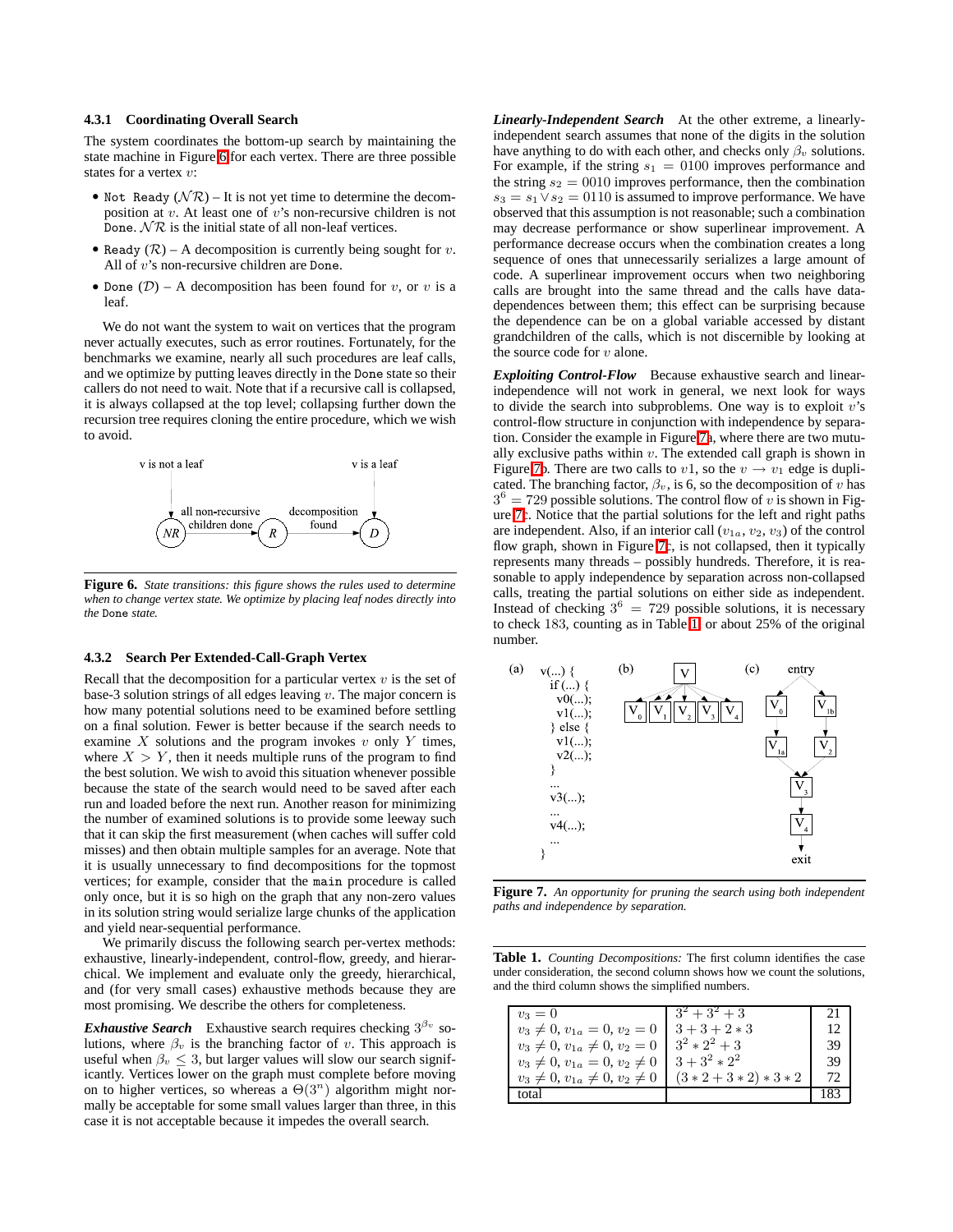*Greedy-Local Search (Hill Climbing)* Although exploiting controlflow is useful, there are two problems: (i) reducing the number of candidate solutions by  $\frac{1}{2}$  or  $\frac{1}{4}$  is not enough to make the exponential space manageable, and (ii) many procedures contain long sequences of calls and loops that are executed unconditionally and therefore lack any control flow to exploit. Local search algorithms, which operate by maintaining a current solution and moving to neighboring solutions, can significantly reduce the number of solutions considered. The most basic of these algorithms is greedylocal search, sometimes called hill-climbing search, which always moves to the best neighbor. To apply this technique, the search begins with a solution string containing only zeros (i.e., speculate on everything). The last digit is then varied, such that "...001" and "...002" are considered. Whichever of these three solutions has the least run time provides the last digit for the final solution. For example, if "...002" was best, then the search moves on to considering "...012" and "...022", and so forth until all the digits have been selected. The search could begin with the first digit, but either way it is necessary to examine  $2\beta_v + 1$  solutions for a  $\beta_v$ -digit string. This algorithm can be surprisingly effective. For example, by applying greedy-local search to a particular procedure from SPEC CPU2000 that has  $\beta_v = 8$  and a simulated, sequential run time of 82,424 cycles, we found a decomposition that took 21,564 cycles after examining  $2 * 8 + 1 = 17$  of  $3^8 = 6,561$  potential solutions. The ideal solution (as estimated by manual decomposition) takes 21,377 cycles, so we came within 1% of the ideal solution after considering less than 0.3% of all solutions.

*Two-Stage Hierarchical Search* We wish to improve upon the greedy method in an inexpensive way. The most significant limitation of the method is that it is short-sighted; by starting with the finest-grain decomposition, it can reach a coarser granularity, but not the coarsest. To see this effect, consider Figure [8a](#page-6-0) and suppose that dependences are such that the calls can run in parallel without significant speculation overhead. An obvious solution to try is "22...22", shown in Figure [8b](#page-6-0), which places each call in a separate thread. The greedy method, however, will rarely reach this string on its final attempt because of load imbalance in the intermediate steps. For example, the intermediate step "00...22..." likely suffers some imbalance at the 0-2 transition, causing the greedy approach to toss a few ones into the string with mixed results. Similarly, the greedy method will often ignore coarser parallelism from grouping the calls, as in Figure [8c](#page-6-0). Therefore, we perform a two-stage search, with the initial solution as all 2s. The first stage ("merge") is a mesh search that scans the string  $\beta_v$  times while changing a single 2 to a 1. The state ends early if nothing is changed during a scan. At best, nothing changes during the first scan and it tries  $\beta_v$ additional solutions. At worst, it introduces a single 1 each pass for an additional  $\sum_{k=1}^{\beta_v} k = \frac{1}{2}\beta_v(\beta_v + 1)$  solutions. The second stage ("divide") is a greedy, single-scan search that tries a 0 at each position, for an additional  $\beta_v$  attempted solutions. By contrast to greedy search, which was  $\Theta(2\beta_v + 1)$ , hierarchical search is  $\Omega(2\beta_v + 1)$ and  $O(\frac{1}{2}\beta_v^2 + \frac{3}{2}\beta_v + 1)$ .

*Other Methods* There are many possible search methods besides those above. For example, we considered trying simulated annealing and genetic selection, but both of them required trying an unacceptably large number of solutions. Complex per-vertex search methods impede the overall, bottom-up search, so we focus on methods that are simple and effective.

## **4.4 Implementation**

We use source transformations, described in Section [4.4.1,](#page-6-1) to convert a program into the form that is most easily interfaced with our instrumentation. Then we add additional code, described in Section [4.4.2,](#page-6-2) to measure and record the performance of procedures.



<span id="page-6-0"></span>**Figure 8.** *Two-stage merge & divide effect:* (a) shows the original code. (b) shows thread boundaries for a solution string of "22222222." (c) shows thread boundaries for a solution string of "12121212."

We perform both the transformations and the instrumentation using the Cetus compiler infrastructure [\[17\]](#page-9-36). Section [4.4.3](#page-7-1) explains how decompositions are varied at run time, and Section [4.4.4](#page-7-2) explains how measurement error is avoided.

#### <span id="page-6-1"></span>**4.4.1 Preliminary Transformations**

*Loops to Procedures* We apply our technique by converting loop bodies into procedures. When combined with the architecture's ability to coalesce threads (see Section [3\)](#page-2-0), this transformation enables trying many levels of parallelism without experiencing code explosion from loop versioning. "Microtasking" loops is common in other parallel programming models.

*Single Return* There is code that must be executed just before a procedure returns. For procedures with multiple return statements, it is inconvenient to add that code in multiple places. Therefore, a procedure is transformed such that it has only a single return statement. The final return statement is modified to return the value of a new local variable; all other return statements are modified to store a value to that local variable and then jump to the final return.

*Nested Call Elimination* The compiler needs to place code around each procedure call, so calls that have the results of other calls passed as their arguments pose a problem: placing code around such a call would encompass more than one call. Therefore, it separate the calls using explicit temporary variables.

#### <span id="page-6-2"></span>**4.4.2 Measuring Performance**

To measure the performance of a decomposition, the compiler inserts code at the beginning and end of each procedure. For example, given procedure procV:

```
procV ( \dots ) {
   provVO \ldots);
   provV1 ( \ldots );
}
```
The compiler converts it to the following code:

```
procV() \{static int need record = 1;
   static unsigned char* _vector = NULL;
   unsigned long long _begin;
   /* one-time initialization code */
   if (-vector == NULL){
     /* allocate a \beta_v-length zero-filled array */
     vector = t1s in it func ("procV", procV,
       2, & need record);
```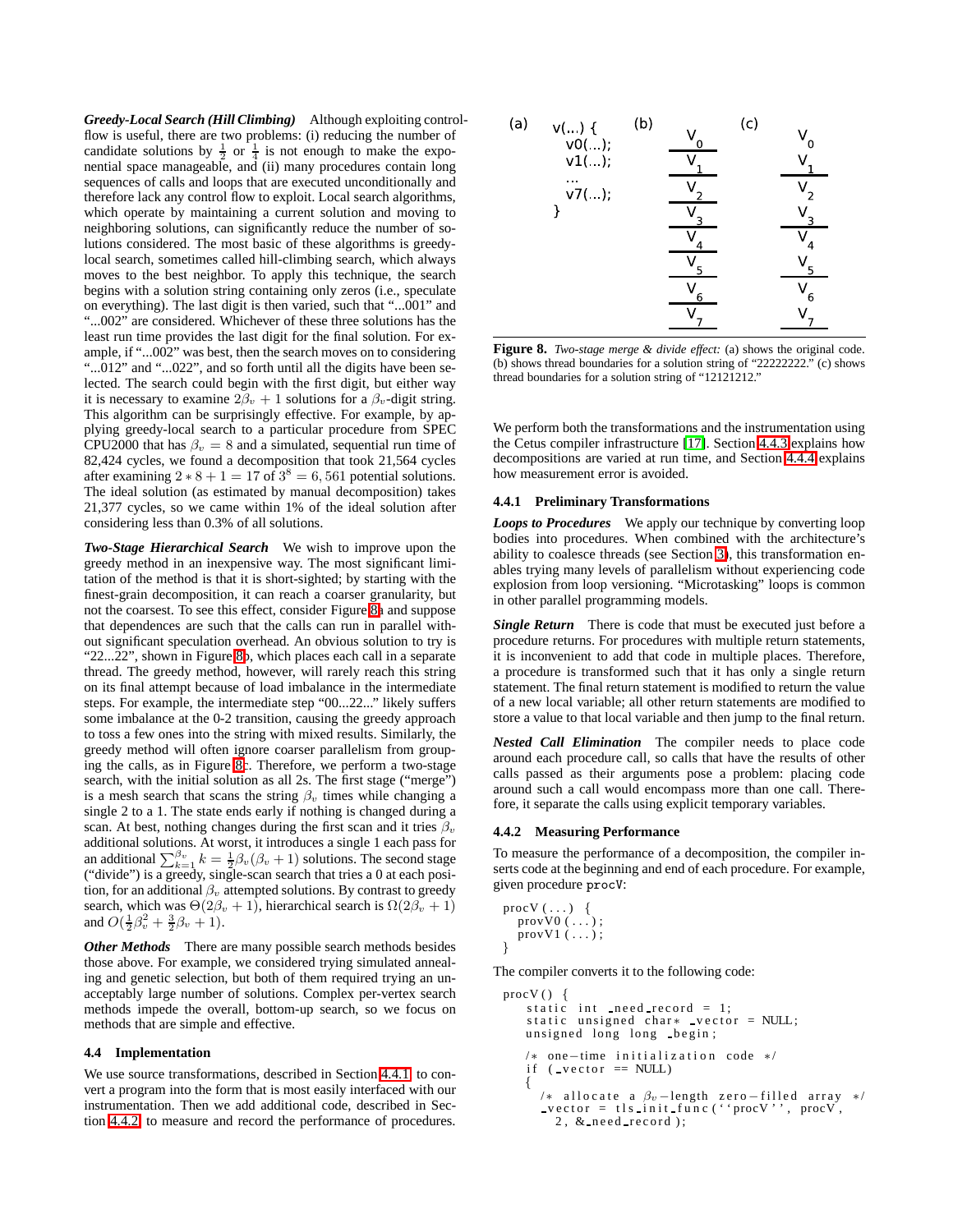```
/* setup up call-graph dependencies */
    t l s c all g r a p h ( proc V , proc V 0 );
    tls_callgraph(provV,procV1);
    /* set to \mathcal{NR} or \mathcal{R} depending on children */
    tls check state (procV);
}
if (_need_record)
    begin = begin = \frac{1}{2} \frac{1}{2} \frac{1}{2} \frac{1}{2} \frac{1}{2} \frac{1}{2} \frac{1}{2} \frac{1}{2} \frac{1}{2} \frac{1}{2} \frac{1}{2} \frac{1}{2} \frac{1}{2} \frac{1}{2} \frac{1}{2} \frac{1}{2} \frac{1}{2} \frac{1}{2} \frac{1}{2} \frac{1}{2} \frac{1}{2} /* begin transformed procedure 's code */
TLS_DECIDE(0, \text{procV0}(\dots));TLS_DECIDE(1, \text{procV1}(...));/* end transformed procedure 's code */
if ( need record)
    t \, \mathbf{l} s record (procV, begin);
```
Our initialization code executes only once, during the invocation whose timing we discard anyway to avoid cold cache misses and a potential timing error if procV transitions to the  $R$  state while it is executing. The vector array corresponds directly to the solution string for procV and contains only the values 0, 1, and 2. While procV is in state  $R$ , vector contains the solution string that is currently being measured. When  $\text{proc}V$  is in state  $D$ , vector contains the best solution found. The need record variable is used to shut off the optimization mechanism once procV has been optimized. While it is turned on, the simtime call is used to determine the number of cycles that have elapsed since the beginning of the program; the second simtime call is hidden within tls record. The simulator for the CMP implements simtime and returns a well-defined value since all of the cores execute in lockstep.

## <span id="page-7-1"></span>**4.4.3 Changing Decompositions at Run Time**

}

*Call-site versioning* is used to vary the decompositions. Recall from Section [3](#page-2-0) that whether a procedure executes in serial or in parallel is a property of the call site; *there is no need to create multiple source-code versions of the called procedures themselves*. An if statement is placed around each call site to determine whether the call should execute in serial or in parallel. The TLS DECIDE macro used above is defined as follows:

```
# define TLS_DECIDE (var, call) \setminus((\text{vector} [\text{var}] == 0) ? \text{call} :((\text{vector} [\text{var}] == 1) ? \text{call} : \ \ \ )cal(1))
```
The decision is made by indexing vector with the lexical order of the call in the procedure (e.g., for the first call, an index of zero is used). The code forces three versions of the call into the application's binary; the compiler's back end looks for these triple calls, marks the first with speculation option 0, the second with speculation option 1, and the third with speculation option 2. (Alternative approaches are self-modifying code, or expanding the instruction set to include a conditional-speculation opcode, but those were more difficult to add to our existing infrastructure.) The logic that updates vector is located in tls record. Whenever enough samples for a string have been recorded, tls\_record advances the string to the next string to be measured. The next string depends on which search method from Section [4.3.2](#page-5-1) is active. When tls record detects that the final string (the identity of which depends on the search method) has been measured, it sets the string to the best string, moves the procedure to state  $D$ , moves callers as necessary to state  $R$ , and sets need record to zero to disable future measurements.

## <span id="page-7-2"></span>**4.4.4 Avoiding Measurement-Induced Error**

When timing a region of code executing on a speculative CMP, code outside the timed region can affect the measurement. This behavior is contrary to what happens if the code is executed on a sequential processor because code following the second simtime call (within tls record) may cause a violation if there is no thread boundary in between. Another problem, due to load imbalance, is that the second simtime call may occur before all of the code in the timed region has finished. To prevent these effects, tls record uses the following code to wait until it is the nonspeculative ("head") thread to make the measurement. The simishead call checks if it is executed by the head thread:

do { end time = simile  $()$ ;  $\}$  while  $(! \text{simished } ());$ 

 $cycles = end_time - begin_time;$ 

## <span id="page-7-0"></span>**5. Performance Evaluation on SPEC CPU2000**

We evaluate our technique in detail using benchmarks from SPEC CFP2000 and discuss similar experiments with SPEC CINT2000. The programs are instrumented with the Cetus [\[17\]](#page-9-36) compiler and compiled with the Multiscalar GCC compiler at optimization level O2, which supports C programs and Fortran 77 programs via f2c [\[9\]](#page-9-37). Results for some CFP2000 benchmarks from that subset are not included due to current limitations of Cetus [\[17\]](#page-9-36) (i.e., we use the intersection of CFP2000 currently supported by both compilers). Our search finds the decomposition by using the *train* data set for the profile run's input, but the final evaluation uses the *ref* data set. Table [2](#page-7-3) shows the parameters we use for the Multiscalar simulator. Table [3](#page-8-1) shows the serial instructions-per-cycle (IPC) for each benchmark and the relative performance of the greedy and hierarchical methods, taken as a *cycle ratio*. Both the greedy and the hierarchical method use exhaustive search when  $\beta_v \leq 3$ . We compare to the conservative approach from [\[35\]](#page-9-15) and a more advanced static approach from [\[16\]](#page-9-10) that used dependence-arc and branch profiles. The greedy method yields the best improvement on CFP2000. Both search methods, on average, improve over the static methods.

<span id="page-7-3"></span>

| <b>Table 2.</b> Simulator Configuration |                               |  |  |
|-----------------------------------------|-------------------------------|--|--|
| <b>CPUs</b>                             | 4 dual-issue, out-of-order    |  |  |
| L1 i-cache                              | 64KB, 2-way, 2-cycle hit      |  |  |
| L1 d-cache                              | 64KB, 2-way, 3-cycle hit,     |  |  |
|                                         | 32-byte block, byte-level     |  |  |
|                                         | disambiguation                |  |  |
| Rollback Buffer                         | 64 entries                    |  |  |
| Reorder Buffer                          | 32 entries                    |  |  |
| Load/Store Oueue                        | 32 entries                    |  |  |
| <b>Function Units</b>                   | 2 Int, 2 FP, 2 Mem            |  |  |
| <b>Branch Predictor</b>                 | path-based, 2 targets         |  |  |
| <b>Thread Predictor</b>                 | path-based, 4 targets         |  |  |
| Descriptor Cache                        | 16KB, 2-way, 1-cycle hit      |  |  |
| Shared L <sub>2</sub>                   | 2MB, 8-way, 64-byte block,    |  |  |
|                                         | 12-cycle hit and transfer     |  |  |
| $L1/L2$ Connect                         | Snoopy split-transaction bus, |  |  |
|                                         | 128-bit wide                  |  |  |
| Core to Core Latency                    | 10 cycles                     |  |  |
| <b>Memory Latency</b>                   | 300 cycles                    |  |  |

Figure [9](#page-8-2) shows the cause of our speedup in terms of how the speculation overheads are reduced. Much of the speedup comes from reduced load imbalance, as in applu, art, and mgrid. The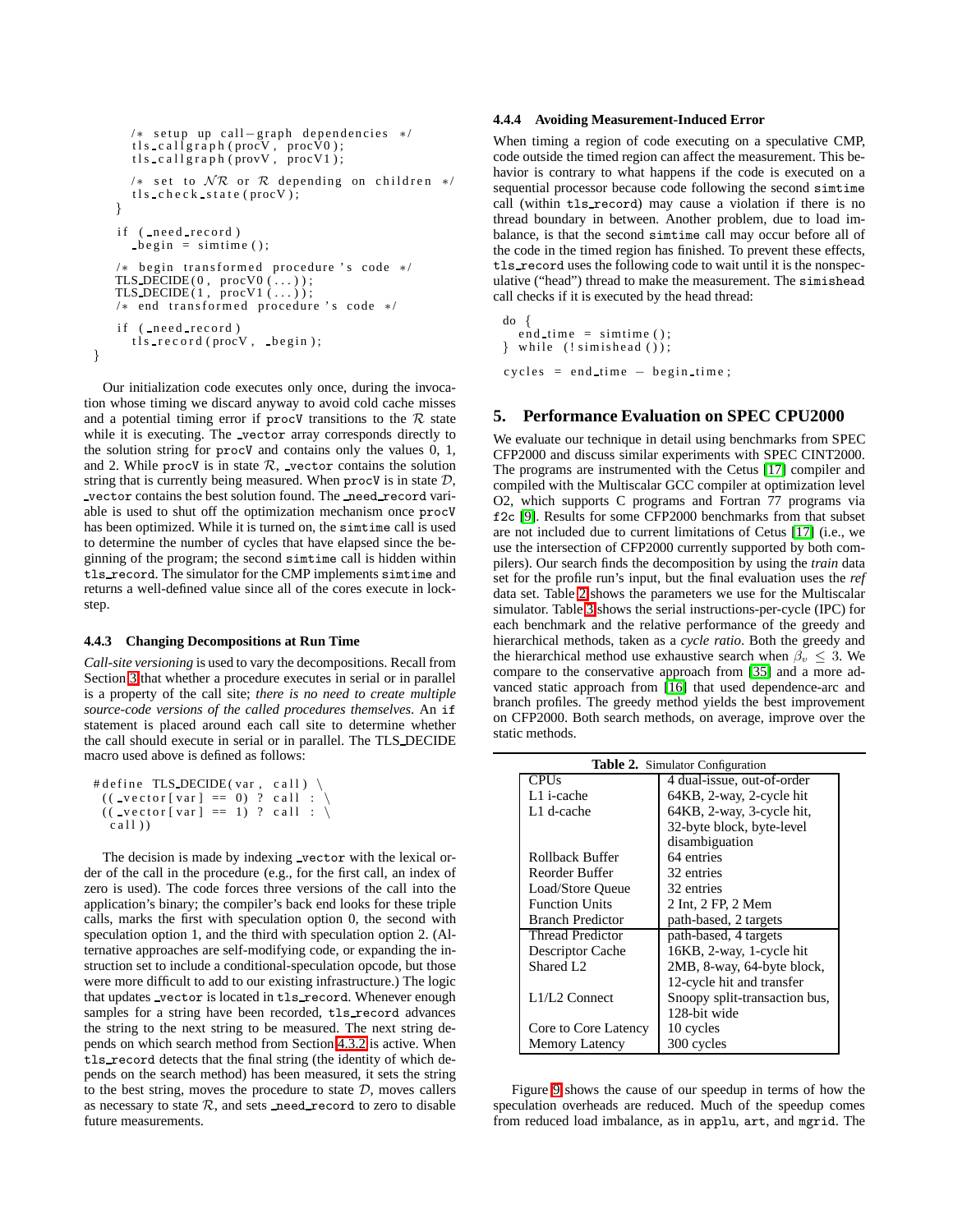<span id="page-8-1"></span>**Table 3.** *CFP2000 Baseline vs Improved Performance:* These results were obtained using cycle-accurate simulations of representative program regions (e.g., skip data initialization and then time one billion instructions) with the *ref* data set as input.

| <b>SPEC</b> | Single     | $[35]$ 's | [16]'s  | Greedy  | Hier.   |
|-------------|------------|-----------|---------|---------|---------|
| <b>CFP</b>  | Thread     | Speedup   | Speedup | Speedup | Speedup |
| 2000        | <b>IPC</b> |           |         |         |         |
| applu       | 0.48       | 1.98      | 2.11    | 3.37    | 3.21    |
| art         | 0.19       | 2.06      | 2.43    | 3.00    | 3.00    |
| equake      | 0.56       | 1.49      | 1.79    | 1.92    | 1.70    |
| mgrid       | 0.35       | 5.41      | 5.54    | 6.09    | 6.09    |
| swim        | 0.17       | 4.51      | 4.51    | 4.51    | 4.51    |
| g. mean     |            | 2.72      | 2.97    | 3.51    | 3.39    |

swim benchmark is simple enough that all methods find a good solution. Memory latency improves for applu, but remains mostly the same for the others. The overhead tradeoff is most evident for equake in which load imbalance and memory latency get worse, but dependence, misprediction, and dispatch overhead improves.

Table [4](#page-8-3) shows that we improve the average thread size of the applications. A larger average thread size helps amortize speculation overheads and provides a coarser level of parallelism, which is generally good. When increasing average thread size manually or using static compiler analysis, it is easy to accidentally reduce performance by serializing too much of the code or by serializing the wrong parts; empirical optimization provides a safer way to reap the benefits of large thread size.



<span id="page-8-2"></span>**Figure 9.** SPEC CFP2000 relative impact of reduced overheads compared to 100% of [\[35\]](#page-9-15)'s overhead: orig is [\[35\]](#page-9-15), mincut is [\[16\]](#page-9-10), and greedy and hier are our two search methods.

<span id="page-8-3"></span>**Table 4.** Thread Size: We show the average instructions per thread for each of the benchmarks, and then provide an overall average.

| <b>SPEC</b> | [35]'s | $[16]$ 's | Greedy | Hier.  |
|-------------|--------|-----------|--------|--------|
| <b>CFP</b>  | Insns/ | Insns/    | Insns/ | Insns/ |
| 2000        | Thread | Thread    | Thread | Thread |
| applu       | 36.7   | 46.2      | 296.0  | 223.3  |
| art         | 15.7   | 19.3      | 27.4   | 27.4   |
| equake      | 15.5   | 19.6      | 27.2   | 26.8   |
| mgrid       | 113.9  | 115.4     | 160.6  | 160.6  |
| swim        | 101.9  | 112.8     | 101.9  | 101.9  |
| mean        | 56.7   | 62.7      | 122.6  | 108.0  |

To demonstrate that our transformations and instrumentation do not substantially disturb the profile of the benchmarks, we apply all transformations and insert the instrumentation, but run the benchmarks natively. Special simtime and simishead calls are linked with the benchmarks, such that the first returns a random value and the second returns true. Therefore, the decisions made by the system have no effect and we can compare to the run time of the unmodified benchmarks. The results are shown in Table [5.](#page-8-4)

<span id="page-8-4"></span>**Table 5.** Native Run Time (1.6 GHz AMD Athlon, GCC 3.2 -O2, Linux 2.4, *train* Data Set, Mean of Five Runs) and Beta Values: Times were collected using the time(1) program with output redirected to files. Run times using the hierarchical search method are comparable and not shown. Slowdown is Orig. divided by Greedy. art is unusual in that the transformations caused speedup; we verified that both versions of each benchmark produced exactly the same output using diff(1).

| <b>SPEC CFP2K</b> | Orig. $(s)$ | Greedy (s) | Slowdown | $_{\rho a v q}$ | Pmax |
|-------------------|-------------|------------|----------|-----------------|------|
| applu             | 24.02       | 38.20      | 0.63     | 1.98            | 15   |
| art               | 76.45       | 46.45      | 1.65     | 2.42            | 30   |
| equake            | 56.92       | 61.36      | 0.93     | 2.25            | 16   |
| mgrid             | 28.38       | 39.89      | 0.71     | 1.93            |      |
| swim              | 21.41       | 22.34      | 0.96     | 2.07            |      |

The same experiments with CINT2000 show that the hierarchical search generally performs better than greedy, but also that *sampling error* is a problem and leads to inconsistent performance improvement and degradation as compared to static decomposition, shown in Table [6.](#page-8-5) Although for each candidate vertex decomposition the average of several invocations is taken, the search algorithm may be varying a digit in the solution string that corresponds to a call or loop that is not executed during every invocation. Waiting for invocations that execute the code of interest is not feasible because it impedes the search and requires too many profile runs. This sampling error is not significant in the numerical, CFP2000 benchmarks because their procedures contain fewer branches. Basic solutions to this problem are known [\[25\]](#page-9-38), but would involve more expensive instrumentation that may disturb the profiling behavior to an extent that renders the measurements meaningless for predicting how the original, unmodified program will perform. Making that instrumentation feasible is beyond the scope of this paper.

<span id="page-8-5"></span>**Table 6.** *CINT2000 Baseline vs Improved Performance:* These results were obtained using cycle-accurate simulations of representative program regions (e.g., skip data initialization and then time one billion instructions) with the *ref* data set as input.

| <b>SPEC</b> | Single     | $[35]$ 's | $[16]$ 's | Greedy  | Hier.   |
|-------------|------------|-----------|-----------|---------|---------|
| <b>CINT</b> | Thread     | Speedup   | Speedup   | Speedup | Speedup |
| 2000        | <b>IPC</b> |           |           |         |         |
| bzip2       | 0.70       | 1.01      | 1.09      | 1.07    | 1.17    |
| gzip        | 0.72       | 1.27      | 1.35      | 1.11    | 1.17    |
| mcf         | 0.07       | 1.01      | 1.63      | 1.07    | 1.09    |
| parser      | 0.51       | 0.87      | 1.24      | 1.20    | 1.18    |
| vpr         | 0.63       | 1.38      | 1.09      | 1.38    | 1.38    |
| g. mean     |            | 1.09      | 1.27      | 1.16    | 1.19    |

## <span id="page-8-0"></span>**6. Conclusions**

We presented the technique of using empirical search at profile time to decompose a program into threads for execution on a speculative CMP. The new method compares favorably against previous static methods, improving speedup on four cores from 2.97 to 3.51 for five benchmarks from SPEC CFP2000. Our technique can be applied to various speculative architectures because it is independent of specific architecture parameters.